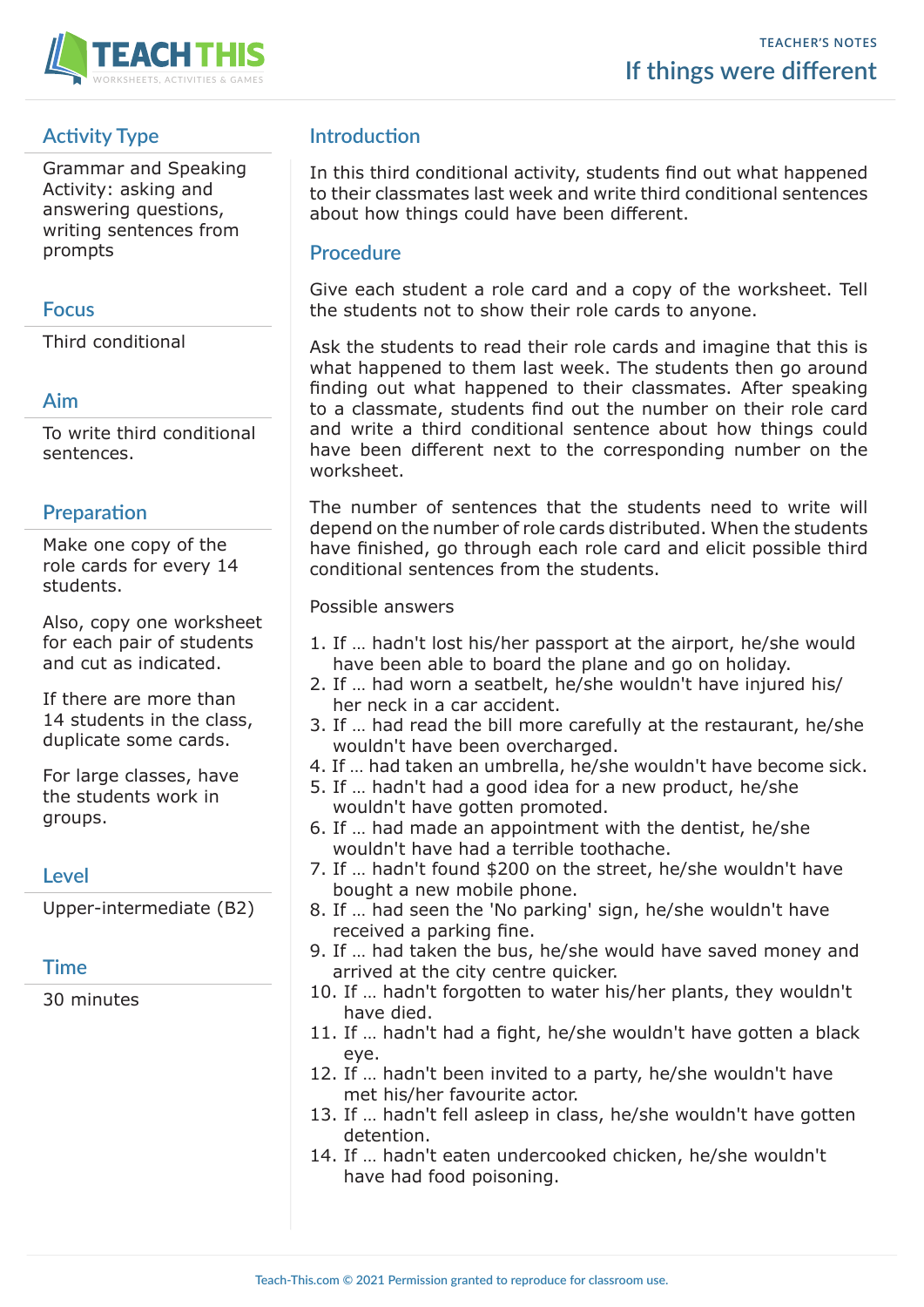

| 1. Last week, you lost your passport at the<br>airport and couldn't board the plane to go<br>on holiday.               | 8. Last week, you parked your car on the<br>high street but didn't see the 'No parking'<br>sign and received a parking fine.                |
|------------------------------------------------------------------------------------------------------------------------|---------------------------------------------------------------------------------------------------------------------------------------------|
| 2. Last week, you injured your neck in a<br>car accident because you weren't wearing a<br>seatbelt.                    | 9. Last week, you took a taxi from the<br>airport to the city centre. You found out<br>later that the bus was a lot quicker and<br>cheaper. |
| 3. Last week, you quickly paid the bill<br>at a restaurant and later discovered the<br>restaurant had overcharged you. | 10. Last week, you didn't make an<br>appointment with the dentist and later you<br>had a terrible toothache.                                |
| 4. Last week, you became sick because you<br>didn't take an umbrella when it was raining<br>outside.                   | 11. Last week, you had a fight and got a<br>black eye.                                                                                      |
| 5. Last week, you had a good idea for a new<br>product and got promoted.                                               | 12. Last week, you were invited to a party.<br>At the party, you met your favourite actor.                                                  |
| 6. Last week, you forgot to water your<br>plants and they died.                                                        | 13. Last week, you fell asleep in class and<br>got detention.                                                                               |
| 7. Last week, you found \$200 on the street<br>and bought a new mobile phone.                                          | 14. Last week, you ate some undercooked<br>chicken and had food poisoning.                                                                  |